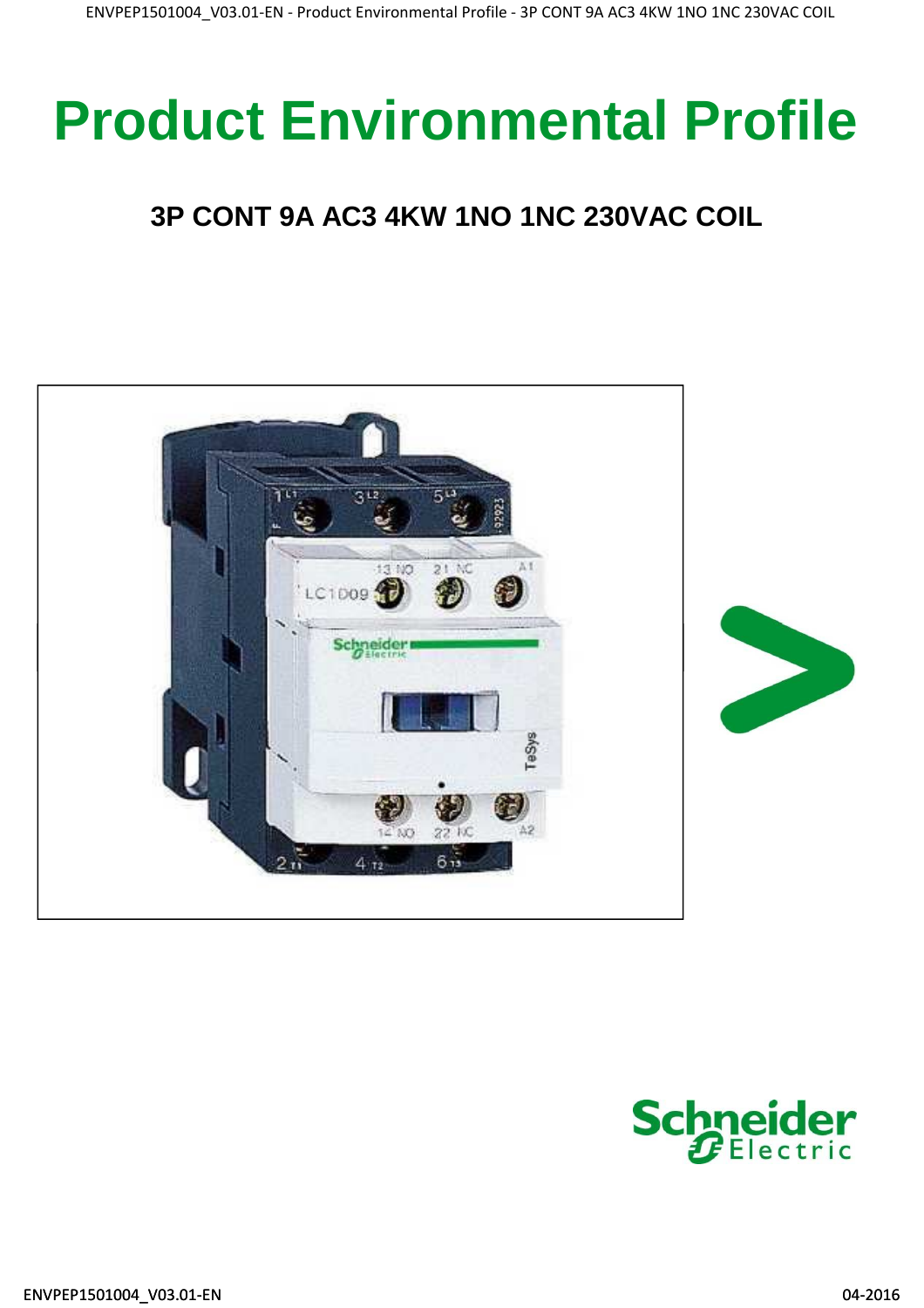#### **General information**

| <b>Representative product</b>     | 3P CONT 9A AC3 4KW 1NO 1NC 230VAC COIL-LC1D09P7                                                                                                                                                  |  |  |  |  |
|-----------------------------------|--------------------------------------------------------------------------------------------------------------------------------------------------------------------------------------------------|--|--|--|--|
| <b>Description of the product</b> | The product is a 3P CONT 9A AC3 4KW 1NO 1NC 230VAC COIL included in passive products -<br>non-continuous operation category.                                                                     |  |  |  |  |
| <b>Functional unit</b>            | To make and break currents up to 9A for motor loads, and up to 25A for resistive loads at<br>voltages of up to 690V for 20 years, in accordance with the IEC60947-1 and IEC60947-4<br>standards. |  |  |  |  |

## *C*Constituent materials



#### **Substance assessment**

Products of this range are designed in conformity with the requirements of the RoHS directive (European Directive 2011/65/EU of 8 June 2011) and do not contain, or only contain in the authorised proportions, lead, mercury, cadmium, hexavalent chromium or flame retardants (polybrominated biphenyls - PBB, polybrominated diphenyl ethers - PBDE) as mentioned in the Directive

As the products of the range are designed in accordance with the RoHS Directive (European Directive 2002/95/EC of 27 January 2003), they can be incorporated without any restriction in an assembly or an installation subject to this Directive.

Details of ROHS and REACH substances information are available on the Schneider-Electric Green Premium website http://www2.schneider-electric.com/sites/corporate/en/products-services/green-premium/green-premium.page

## **Additional environmental information**

**The 3P CONT 9A AC3 4KW 1NO 1NC 230VAC COIL presents the following relevent environmental aspects**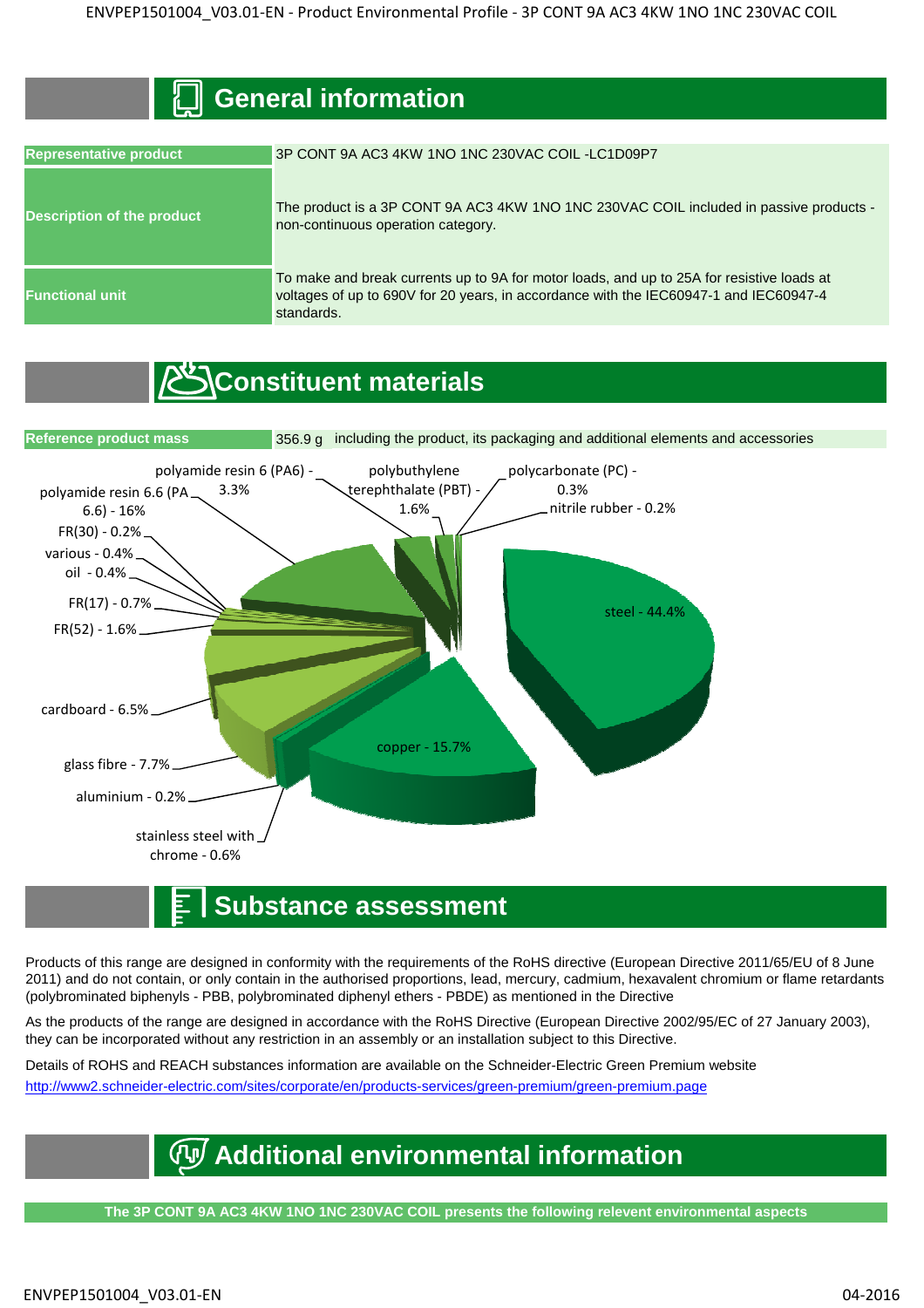#### ENVPEP1501004\_V03.01-EN - Product Environmental Profile - 3P CONT 9A AC3 4KW 1NO 1NC 230VAC COIL

| <b>Design</b>        |                                                                                                                                                                                    |                                                                                                                                                                                       |  |  |  |  |  |
|----------------------|------------------------------------------------------------------------------------------------------------------------------------------------------------------------------------|---------------------------------------------------------------------------------------------------------------------------------------------------------------------------------------|--|--|--|--|--|
| <b>Manufacturing</b> | Manufactured at a Schneider Electric production site ISO14001 certified                                                                                                            |                                                                                                                                                                                       |  |  |  |  |  |
|                      | Weight and volume of the packaging optimized, based on the European Union's packaging directive                                                                                    |                                                                                                                                                                                       |  |  |  |  |  |
| <b>Distribution</b>  | Packaging weight is 23.3 g, consisting of cardboard (23g) and paper (0.25g)                                                                                                        |                                                                                                                                                                                       |  |  |  |  |  |
|                      | Product distribution optimised by setting up local distribution centres                                                                                                            |                                                                                                                                                                                       |  |  |  |  |  |
| <b>Installation</b>  | Ref LC1D09P7 does not require any installation operations.                                                                                                                         |                                                                                                                                                                                       |  |  |  |  |  |
| <b>Use</b>           | The product does not require special maintenance operations.                                                                                                                       |                                                                                                                                                                                       |  |  |  |  |  |
|                      | End of life optimized to decrease the amount of waste and allow recovery of the product components and materials                                                                   |                                                                                                                                                                                       |  |  |  |  |  |
|                      | This product contains plastic parts with brominated FR (11.7g) that should be separated from the stream of waste so<br>as to optimize end-of-life treatment.                       |                                                                                                                                                                                       |  |  |  |  |  |
| <b>End of life</b>   | The location of these components and other recommendations are given in the End of Life Instruction document<br>which is available on the Schneider-Electric Green Premium website |                                                                                                                                                                                       |  |  |  |  |  |
|                      | http://www2.schneider-electric.com/sites/corporate/en/products-services/green-premium/green-premium.page                                                                           |                                                                                                                                                                                       |  |  |  |  |  |
|                      | Recyclability potential:<br>62%                                                                                                                                                    | Based on "ECO'DEEE recyclability and recoverability calculation method"<br>(version V1, 20 Sep. 2008 presented to the French Agency for Environment<br>and Energy Management: ADEME). |  |  |  |  |  |

## **Environmental impacts**

| <b>Reference life time</b>                 | 20 years                                                                                                                      |                                                                       |                                                                       |                                                                           |  |  |  |
|--------------------------------------------|-------------------------------------------------------------------------------------------------------------------------------|-----------------------------------------------------------------------|-----------------------------------------------------------------------|---------------------------------------------------------------------------|--|--|--|
| <b>Product category</b>                    | Passive products - non-continuous operation                                                                                   |                                                                       |                                                                       |                                                                           |  |  |  |
| <b>Installation elements</b>               | No special components needed                                                                                                  |                                                                       |                                                                       |                                                                           |  |  |  |
| Use scenario                               | Product dissipation is 7.054 W full load, loading rate is 30% and service uptime percentage is 30%                            |                                                                       |                                                                       |                                                                           |  |  |  |
| Geographical<br>representativeness         | Europe                                                                                                                        |                                                                       |                                                                       |                                                                           |  |  |  |
| <b>Technological</b><br>representativeness | The product is a 3P CONT 9A AC3 4KW 1NO 1NC 230VAC COIL included in passive products - non-<br>continuous operation category. |                                                                       |                                                                       |                                                                           |  |  |  |
|                                            | <b>Manufacturing</b>                                                                                                          | <b>Installation</b>                                                   | <b>Use</b>                                                            | <b>End of life</b>                                                        |  |  |  |
| <b>Energy model used</b>                   | Energy model used: France                                                                                                     | Electricity Mix; AC;<br>consumption mix, at<br>consumer; < 1kV; EU-27 | Electricity Mix; AC;<br>consumption mix, at<br>consumer; < 1kV; EU-27 | Electricity Mix; AC;<br>consumption mix, at<br>consumer; < 1kV; EU-<br>27 |  |  |  |

| <b>Compulsory indicators</b>                     | 3P CONT 9A AC3 4KW 1NO 1NC 230VAC COIL - LC1D09P7 |              |               |                     |                     |              |             |
|--------------------------------------------------|---------------------------------------------------|--------------|---------------|---------------------|---------------------|--------------|-------------|
| <b>Impact indicators</b>                         | <b>Unit</b>                                       | <b>Total</b> | Manufacturing | <b>Distribution</b> | <b>Installation</b> | Use          | End of Life |
| Contribution to mineral resources depletion      | kg Sb eq                                          | $1.02E - 03$ | $1.01E - 03$  | $0^*$               | $0^*$               | 9.97E-06     | $0^*$       |
| Contribution to the soil and water acidification | kg SO <sub>2</sub> eq                             | $1.66E + 00$ | 3.97E-03      | 2.10E-04            | $0^*$               | $1.66E + 00$ | $0^*$       |
| Contribution to water eutrophication             | kg $PO43$ eq                                      | 6.31E-02     | $1.01E - 03$  | 4.84E-05            | $0^*$               | $6.21E - 02$ | 2.64E-05    |
| Contribution to global warming                   | kg CO <sub>2</sub> eq                             | $2.21E + 02$ | $1.85E + 00$  | 4.60E-02            | $0^*$               | $2.19E + 02$ | 4.64E-02    |
| Contribution to ozone layer depletion            | kg CFC11<br>eq                                    | 5.33E-05     | 1.51E-07      | $0^*$               | $0^*$               | 5.32E-05     | $0^*$       |
| Contribution to photochemical oxidation          | $kg C2H4$ eq                                      | 7.87E-02     | 3.93E-04      | 1.50E-05            | $0^*$               | 7.82E-02     | 1.04E-05    |
| <b>Resources use</b>                             | <b>Unit</b>                                       | <b>Total</b> | Manufacturing | <b>Distribution</b> | <b>Installation</b> | <b>Use</b>   | End of Life |
| Net use of freshwater                            | m <sub>3</sub>                                    | 6.06E-01     | 3.46E-02      | $0^*$               | $0^*$               | 5.71E-01     | $0^*$       |
| <b>Total Primary Energy</b>                      | <b>MJ</b>                                         | $4.47E + 03$ | $3.82E + 01$  | 6.51E-01            | $0^*$               | $4.43E + 03$ | 5.38E-01    |

#### ENVPEP1501004\_V03.01-EN 04-2016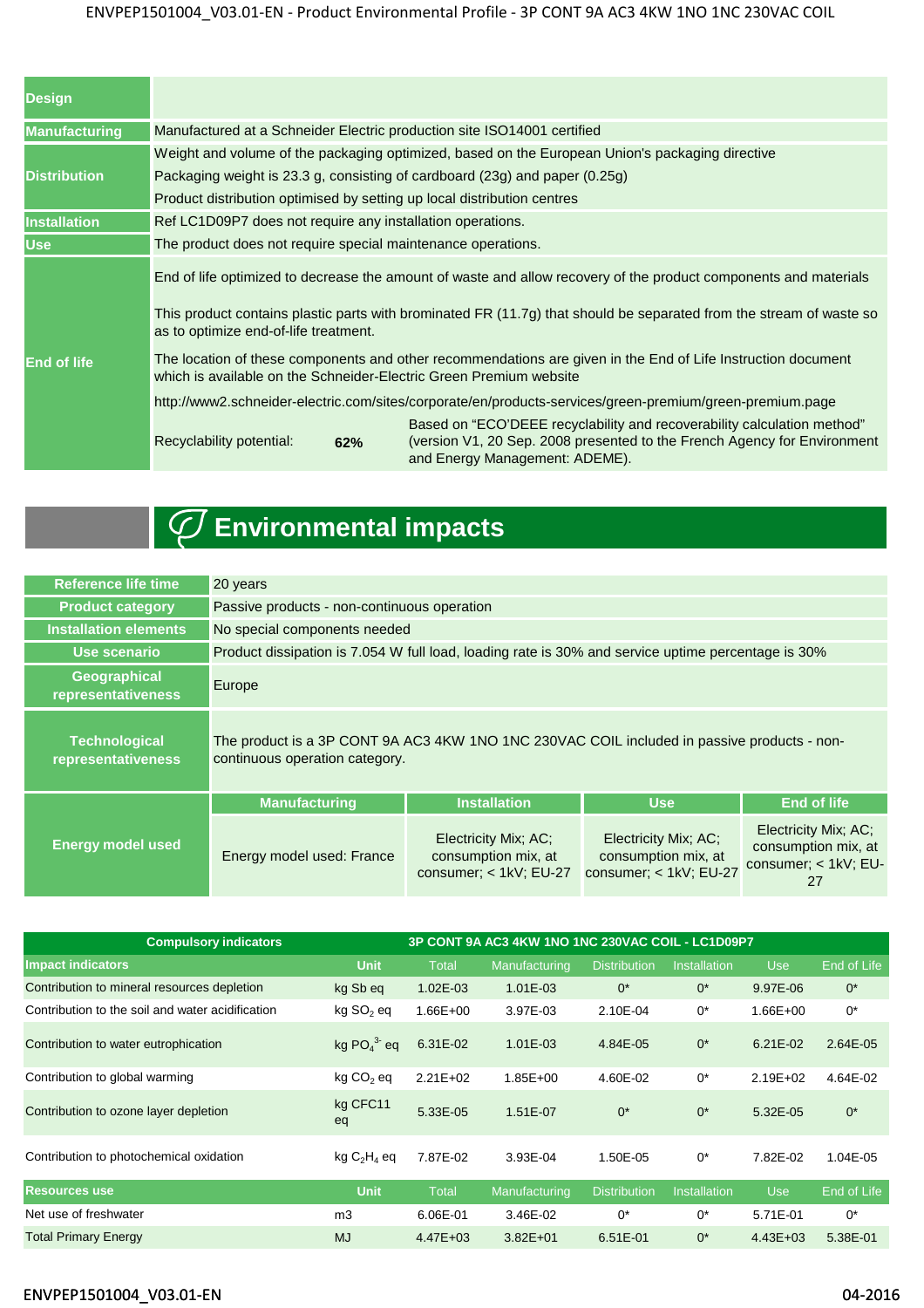

 $M$ anufacturing Distribution Installation Use End of life

| <b>Optional indicators</b>                                                                         | 3P CONT 9A AC3 4KW 1NO 1NC 230VAC COIL - LC1D09P7 |              |               |                     |                     |              |              |
|----------------------------------------------------------------------------------------------------|---------------------------------------------------|--------------|---------------|---------------------|---------------------|--------------|--------------|
| <b>Impact indicators</b>                                                                           | <b>Unit</b>                                       | <b>Total</b> | Manufacturing | <b>Distribution</b> | <b>Installation</b> | <b>Use</b>   | End of Life  |
| Contribution to fossil resources depletion                                                         | MJ                                                | $2.28E + 03$ | $2.49E + 01$  | 6.47E-01            | $0^*$               | $2.26E + 03$ | 4.43E-01     |
| Contribution to air pollution                                                                      | m <sup>3</sup>                                    | $1.00E + 04$ | $6.44E + 02$  | $1.96E + 00$        | $0^*$               | $9.39E + 03$ | $3.49E + 00$ |
| Contribution to water pollution                                                                    | m <sup>3</sup>                                    | $9.27E + 03$ | 7.29E+01      | 7.57E+00            | $0^*$               | $9.19E + 03$ | $4.06E + 00$ |
| <b>Resources use</b>                                                                               | <b>Unit</b>                                       | <b>Total</b> | Manufacturing | <b>Distribution</b> | <b>Installation</b> | <b>Use</b>   | End of Life  |
| Use of secondary material                                                                          | kg                                                | $9.61E - 03$ | 9.61E-03      | $0^*$               | $0^*$               | $0^*$        | $0^*$        |
| Total use of renewable primary energy resources                                                    | MJ                                                | $3.18E + 02$ | 8.64E-01      | $0^*$               | $0^*$               | $3.17E + 02$ | $0^*$        |
| Total use of non-renewable primary energy resources                                                | <b>MJ</b>                                         | $4.16E + 03$ | $3.74E + 01$  | 6.50E-01            | $0^*$               | $4.12E + 03$ | 5.38E-01     |
| Use of renewable primary energy excluding renewable<br>primary energy used as raw material         | MJ                                                | $3.18E + 02$ | 3.89E-01      | $0^*$               | $0^*$               | $3.17E + 02$ | $0^*$        |
| Use of renewable primary energy resources used as<br>raw material                                  | <b>MJ</b>                                         | 4.75E-01     | 4.75E-01      | $0^*$               | $0^*$               | $0^*$        | $0^*$        |
| Use of non renewable primary energy excluding non<br>renewable primary energy used as raw material | MJ                                                | $4.15E + 03$ | $3.43E + 01$  | 6.50E-01            | $0^*$               | $4.12E + 03$ | 5.38E-01     |
| Use of non renewable primary energy resources used<br>as raw material                              | <b>MJ</b>                                         | $3.02E + 00$ | $3.02E + 00$  | $0^*$               | $0^*$               | $0^*$        | $0^*$        |
| Use of non renewable secondary fuels                                                               | MJ                                                | $0.00E + 00$ | $0^*$         | $0^*$               | $0^*$               | $0^*$        | $0^*$        |
| Use of renewable secondary fuels                                                                   | <b>MJ</b>                                         | $0.00E + 00$ | $0^*$         | $0^*$               | $0^*$               | $0^*$        | $0^*$        |
| <b>Waste categories</b>                                                                            | <b>Unit</b>                                       | <b>Total</b> | Manufacturing | <b>Distribution</b> | Installation        | Use          | End of Life  |
| Hazardous waste disposed                                                                           | kg                                                | $2.48E + 01$ | $2.43E + 01$  | $0^*$               | 4.66E-02            | $0^*$        | 4.59E-01     |
| Non hazardous waste disposed                                                                       | kg                                                | 8.19E+02     | 6.39E-01      | $0^*$               | $0^*$               | 8.19E+02     | $0^*$        |
| Radioactive waste disposed                                                                         | kg                                                | 6.68E-01     | 2.97E-04      | $0^*$               | $0^*$               | 6.67E-01     | $0^*$        |
| Other environmental information                                                                    | <b>Unit</b>                                       | Total        | Manufacturing | <b>Distribution</b> | <b>Installation</b> | <b>Use</b>   | End of Life  |
| Materials for recycling                                                                            | kg                                                | 2.36E-01     | 3.00E-02      | $0^*$               | $0^*$               | $0^*$        | 2.06E-01     |
| Components for reuse                                                                               | kg                                                | $0.00E + 00$ | 0*            | 0*                  | $0^*$               | $0^*$        | $0^*$        |
| Materials for energy recovery                                                                      | kg                                                | 5.78E-03     | 7.34E-04      | $0^*$               | $0^*$               | $0^*$        | 5.05E-03     |
| <b>Exported Energy</b>                                                                             | MJ                                                | $0.00E + 00$ | $0^*$         | $0^*$               | $0^*$               | $0^*$        | $0^*$        |

\* represents less than 0.01% of the total life cycle of the reference flow

Life cycle assessment performed with EIME version EIME v5.5, database version 2015-04.

The use phase is the life cycle phase which has the greatest impact on the majority of environmental indicators (based on compulsory indicators).

Please note that the values given above are only valid within the context specified and cannot be used directly to draw up the environmental assessment of an installation.

#### ENVPEP1501004\_V03.01-EN 04-2016